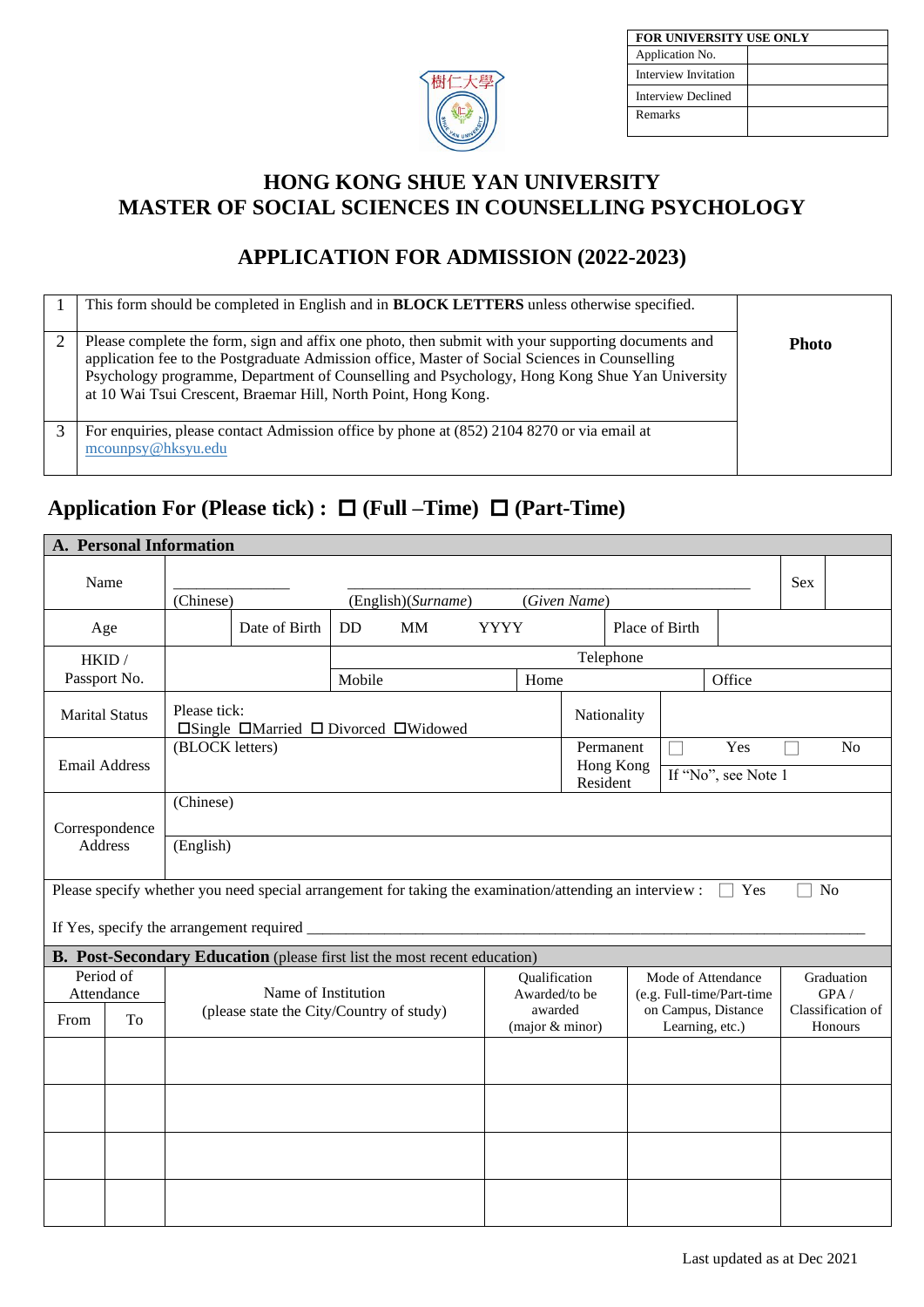Please indicate by a tick  $\boxtimes$  which of the following courses you have taken in the psychology degree or postgraduate qualification in psychology programme :

- $\Box$  Cognitive Psychology  $\Box$  Perception  $\Box$  Learning  $\Box$  Memory
- $\square$  Biological Psychology  $\square$  Physiological Psychology
- $\square$  Developmental Psychology  $\square$  Child Psychology
- $\Box$  Personality  $\Box$  Individual Differences
- $\Box$  History of Psychology  $\Box$  Contemporary Issues in Psychology
- □ Social Psychology
- Research Methods in Psychology

|                              |    |                                                           | C. Other Professional Qualifications (please first list the most recent qualification)                              |                                                   |                     |
|------------------------------|----|-----------------------------------------------------------|---------------------------------------------------------------------------------------------------------------------|---------------------------------------------------|---------------------|
| Year<br>Awarded              |    |                                                           | <b>Qualification Awarded</b>                                                                                        |                                                   | Awarding Institute  |
|                              |    |                                                           |                                                                                                                     |                                                   |                     |
|                              |    |                                                           |                                                                                                                     |                                                   |                     |
|                              |    |                                                           |                                                                                                                     |                                                   |                     |
|                              |    |                                                           | D. Work Experience (please first list the most recent experience)                                                   |                                                   |                     |
| Period of Employment<br>From | To |                                                           | Name of Employer                                                                                                    |                                                   | <b>Job Position</b> |
|                              |    |                                                           |                                                                                                                     |                                                   |                     |
|                              |    |                                                           |                                                                                                                     |                                                   |                     |
|                              |    |                                                           |                                                                                                                     |                                                   |                     |
|                              |    |                                                           |                                                                                                                     |                                                   |                     |
|                              |    |                                                           | E. Community Service Experience (please first list the most recent experience)                                      |                                                   |                     |
| Period of Service            |    |                                                           |                                                                                                                     |                                                   |                     |
| From                         | To |                                                           | Name of Agency/organisation                                                                                         |                                                   | Responsibilities    |
|                              |    |                                                           |                                                                                                                     |                                                   |                     |
|                              |    |                                                           |                                                                                                                     |                                                   |                     |
|                              |    |                                                           |                                                                                                                     |                                                   |                     |
|                              |    |                                                           |                                                                                                                     |                                                   |                     |
|                              |    |                                                           | F. English Language Proficiency of Local and Overseas Applicants (English is a not the first language of applicant) |                                                   |                     |
|                              |    | Please tick the test(s) that you have taken               | Year taken                                                                                                          | Results (Please submit a photocopy of the report) |                     |
| <b>TOEFL</b>                 |    |                                                           |                                                                                                                     |                                                   |                     |
| <b>IELTS</b>                 |    |                                                           |                                                                                                                     |                                                   |                     |
| Other:                       |    |                                                           |                                                                                                                     |                                                   |                     |
|                              |    |                                                           |                                                                                                                     |                                                   |                     |
|                              |    |                                                           |                                                                                                                     |                                                   |                     |
| Name                         |    | G. References (please provide two references)<br>Position | <b>Work Address</b>                                                                                                 | Email Address                                     | Telephone           |
|                              |    |                                                           |                                                                                                                     |                                                   |                     |
| 1.                           |    |                                                           |                                                                                                                     |                                                   |                     |
| 2.                           |    |                                                           |                                                                                                                     |                                                   |                     |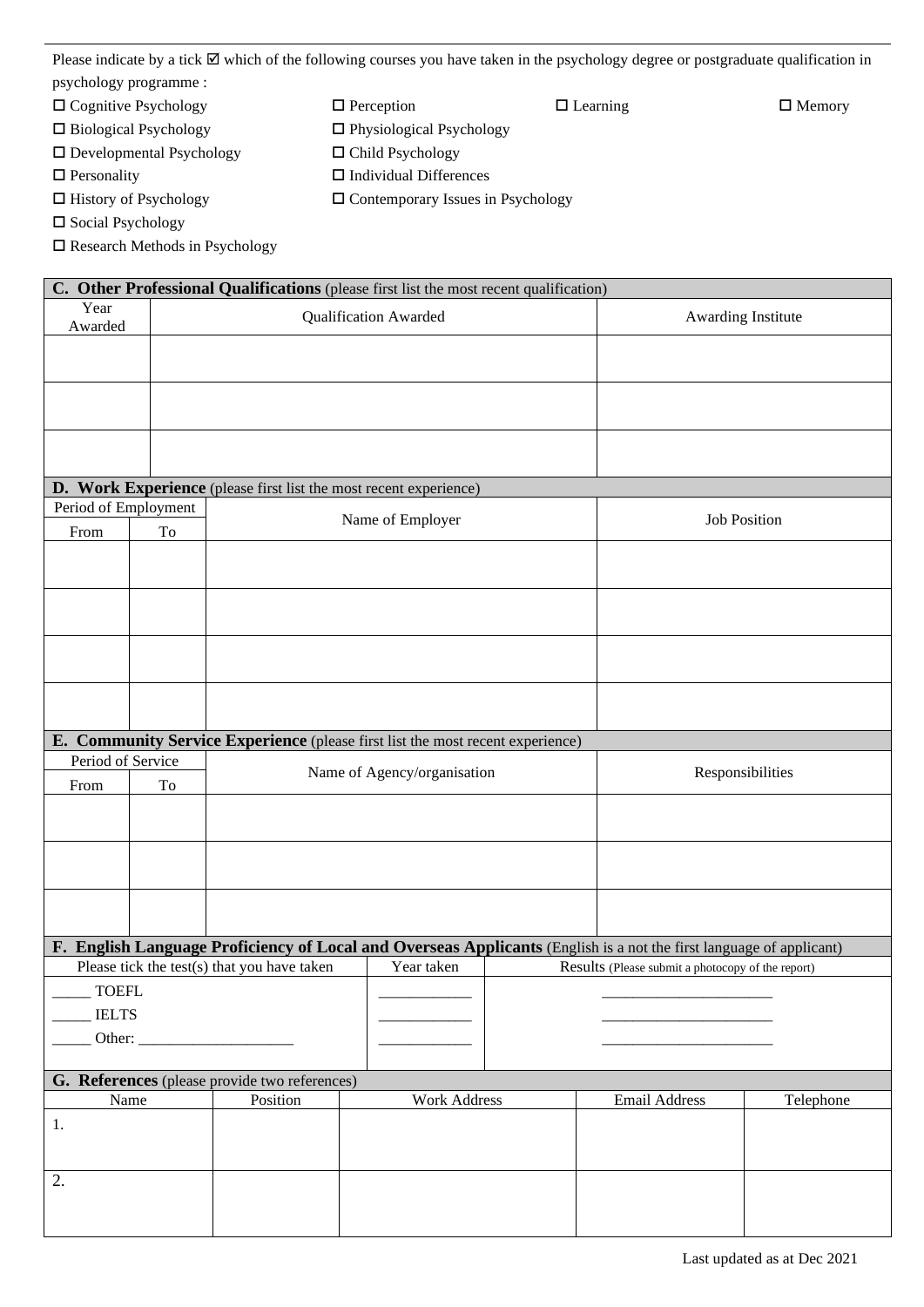| H. Postgraduate Research Scholarship (Full-time postgraduate programmes' applicants only. Please refer the scholarship<br>criteria and eligibility requirements from the programme's website.)                                                                                                                                                                                                                                                                                                     |                                                                                                                                                                                                                                                                                                                                                                                                                                                                                                                                   |
|----------------------------------------------------------------------------------------------------------------------------------------------------------------------------------------------------------------------------------------------------------------------------------------------------------------------------------------------------------------------------------------------------------------------------------------------------------------------------------------------------|-----------------------------------------------------------------------------------------------------------------------------------------------------------------------------------------------------------------------------------------------------------------------------------------------------------------------------------------------------------------------------------------------------------------------------------------------------------------------------------------------------------------------------------|
| I am a full time applicant and would like to be considered for the Postgraduate Research Scholarship.                                                                                                                                                                                                                                                                                                                                                                                              |                                                                                                                                                                                                                                                                                                                                                                                                                                                                                                                                   |
| If you have completed a significant research project during your tertiary education, please fill in the following information:                                                                                                                                                                                                                                                                                                                                                                     |                                                                                                                                                                                                                                                                                                                                                                                                                                                                                                                                   |
| Type of research:<br>Title:                                                                                                                                                                                                                                                                                                                                                                                                                                                                        |                                                                                                                                                                                                                                                                                                                                                                                                                                                                                                                                   |
|                                                                                                                                                                                                                                                                                                                                                                                                                                                                                                    |                                                                                                                                                                                                                                                                                                                                                                                                                                                                                                                                   |
| *Please submit a copy of project together with your application.                                                                                                                                                                                                                                                                                                                                                                                                                                   |                                                                                                                                                                                                                                                                                                                                                                                                                                                                                                                                   |
| <b>I.</b> Declaration                                                                                                                                                                                                                                                                                                                                                                                                                                                                              |                                                                                                                                                                                                                                                                                                                                                                                                                                                                                                                                   |
| I declare that the information given in support of my application is accurate and complete. I understand that any false information<br>will disqualify my application for admission and enrolment in the Hong Kong Shue Yan University, and that any fees paid will not<br>be refunded.                                                                                                                                                                                                            |                                                                                                                                                                                                                                                                                                                                                                                                                                                                                                                                   |
| I authorise the Hong Kong Shue Yan University to use my personal data (including photocopies submitted) in this form for all types<br>of processing relevant to my application.                                                                                                                                                                                                                                                                                                                    |                                                                                                                                                                                                                                                                                                                                                                                                                                                                                                                                   |
| I agree with the contents of the notes below and statement on collection of personal data.                                                                                                                                                                                                                                                                                                                                                                                                         |                                                                                                                                                                                                                                                                                                                                                                                                                                                                                                                                   |
| Signature of Applicant                                                                                                                                                                                                                                                                                                                                                                                                                                                                             | Date of Application                                                                                                                                                                                                                                                                                                                                                                                                                                                                                                               |
|                                                                                                                                                                                                                                                                                                                                                                                                                                                                                                    |                                                                                                                                                                                                                                                                                                                                                                                                                                                                                                                                   |
|                                                                                                                                                                                                                                                                                                                                                                                                                                                                                                    |                                                                                                                                                                                                                                                                                                                                                                                                                                                                                                                                   |
|                                                                                                                                                                                                                                                                                                                                                                                                                                                                                                    |                                                                                                                                                                                                                                                                                                                                                                                                                                                                                                                                   |
|                                                                                                                                                                                                                                                                                                                                                                                                                                                                                                    |                                                                                                                                                                                                                                                                                                                                                                                                                                                                                                                                   |
| J. Notes                                                                                                                                                                                                                                                                                                                                                                                                                                                                                           |                                                                                                                                                                                                                                                                                                                                                                                                                                                                                                                                   |
| 1.<br>pursue part-time studies. It is the responsibility of individual applicants to make appropriate visa arrangement.<br>2.<br>which has not been printed out in your submitted transcript on a separate sheet.<br>Application fees paid are not refundable.<br>3.<br>Graduates of HKSYU are not required to request a transcript from the Registry. Copies of past results will suffice.<br>4.<br>For top-up degree holders, transcripts of sub-degree programme should also be provided.<br>5. | To study in Hong Kong, all non-local applicants are required to obtain a student visa issued by the Immigration Department of<br>the HKSAR Government, except for those admitted to Hong Kong as dependants, who do not need prior approval before taking<br>up full-time and part-time studies. Non-local applicants issued with a valid employment visa also do not need prior approval to<br>If you are a graduate of the current academic year, please provide the course information (course code and title) to be completed |
| <b>Statement on Collection of Personal Data</b><br>К.                                                                                                                                                                                                                                                                                                                                                                                                                                              |                                                                                                                                                                                                                                                                                                                                                                                                                                                                                                                                   |
| 1. The personal data provided in this form will be used for processing your application for admission, and for registration,<br>HKSYU staff.<br>2. When the processing and consideration of all the applications for the programme has been completed: (a) the application<br>confidential.<br>3. From time to time, the University will send the latest updates and promotional materials to applicants/students and alumni<br>regarding the availability of programmes, seminars and courses.    | academic and administrative communication, research, statistical and marketing purposes. The data will be solely handled by<br>papers of unsuccessful candidates will be destroyed, unless otherwise specified and (b) the application papers of successful<br>candidates will serve as part of the applicant's official student's records and will be handled by HKSYU staff in relation to the<br>stated purposes. In all circumstances, please be assured that any personal information you provide will be kept strictly      |
| If you DO NOT WISH to receive our latest updates and promotional materials as stated above, please check this box $\Box$                                                                                                                                                                                                                                                                                                                                                                           |                                                                                                                                                                                                                                                                                                                                                                                                                                                                                                                                   |
| L. Checklist                                                                                                                                                                                                                                                                                                                                                                                                                                                                                       |                                                                                                                                                                                                                                                                                                                                                                                                                                                                                                                                   |
| A photocopy of HKID Card/Passport                                                                                                                                                                                                                                                                                                                                                                                                                                                                  |                                                                                                                                                                                                                                                                                                                                                                                                                                                                                                                                   |
| Official Transcripts from post-secondary institutions/universities attended                                                                                                                                                                                                                                                                                                                                                                                                                        | An application fee of HK\$200 by crossed-cheque to "HONG KONG SHUE YAN UNIVERSITY"                                                                                                                                                                                                                                                                                                                                                                                                                                                |
| A photocopy of each degree certificate obtained                                                                                                                                                                                                                                                                                                                                                                                                                                                    |                                                                                                                                                                                                                                                                                                                                                                                                                                                                                                                                   |
| A photocopy of each professional qualification obtained                                                                                                                                                                                                                                                                                                                                                                                                                                            |                                                                                                                                                                                                                                                                                                                                                                                                                                                                                                                                   |
| <b>Autobiographical Statement</b>                                                                                                                                                                                                                                                                                                                                                                                                                                                                  |                                                                                                                                                                                                                                                                                                                                                                                                                                                                                                                                   |
| 2 signed and sealed Referee Reports                                                                                                                                                                                                                                                                                                                                                                                                                                                                |                                                                                                                                                                                                                                                                                                                                                                                                                                                                                                                                   |
| <b>Programme Promotion Survey</b>                                                                                                                                                                                                                                                                                                                                                                                                                                                                  |                                                                                                                                                                                                                                                                                                                                                                                                                                                                                                                                   |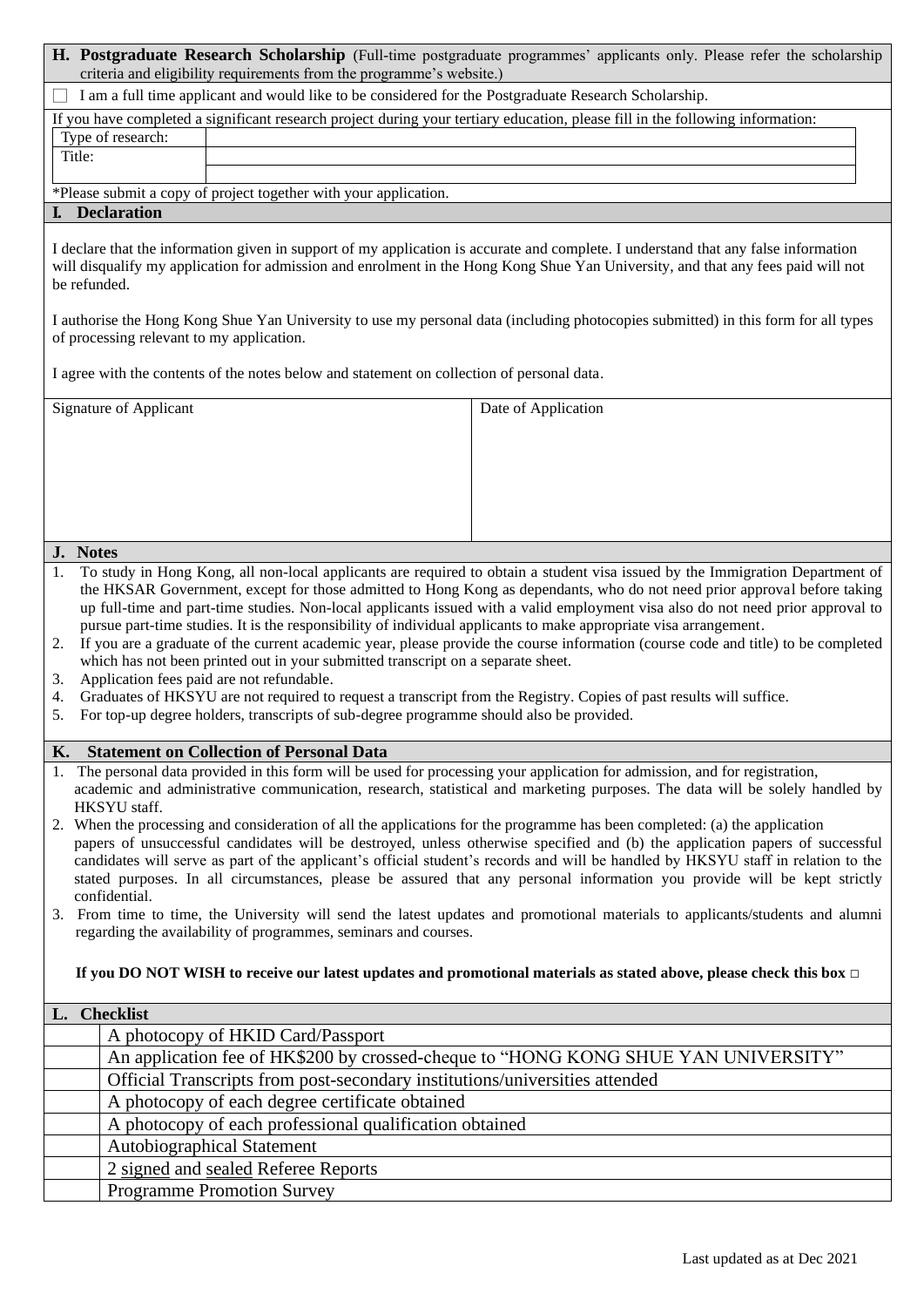

#### **HONG KONG SHUE YAN UNIVERSITY MASTER OF SOCIAL SCIENCESE IN COUNSELLING PSYCHOLOGY**

|  | <b>Autobiograhical Statement</b> |
|--|----------------------------------|
|  |                                  |
|  |                                  |

Please type or print clearly an autobiographical statement about yourself of no more than 1500 words in **English** including:

- 1. your personal background
- 2. what makes you suited for counselling psychology
- 3. how you want to use this degree in the future
- 4. why the admission committee should select you

(Please attach additional sheets if necessary.)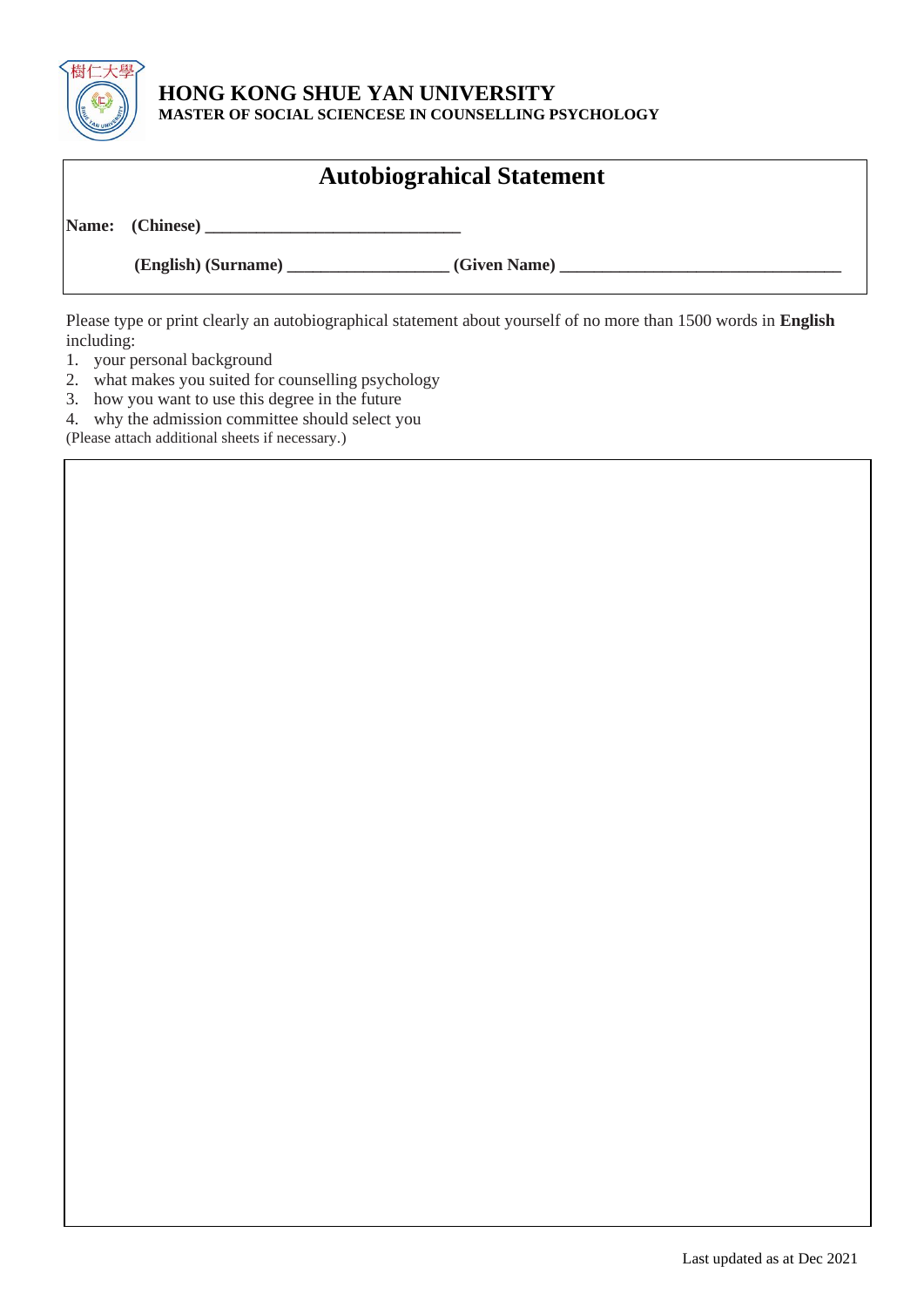Applicant's Signature :\_\_\_\_\_\_\_\_\_\_\_\_\_\_\_\_\_\_\_\_\_\_\_\_\_\_\_\_\_\_\_\_\_\_\_\_\_\_ Date : \_\_\_\_\_\_\_\_\_\_\_\_\_\_\_\_\_\_\_\_\_\_\_\_\_\_\_\_\_\_\_\_\_\_\_\_\_\_\_\_\_\_\_